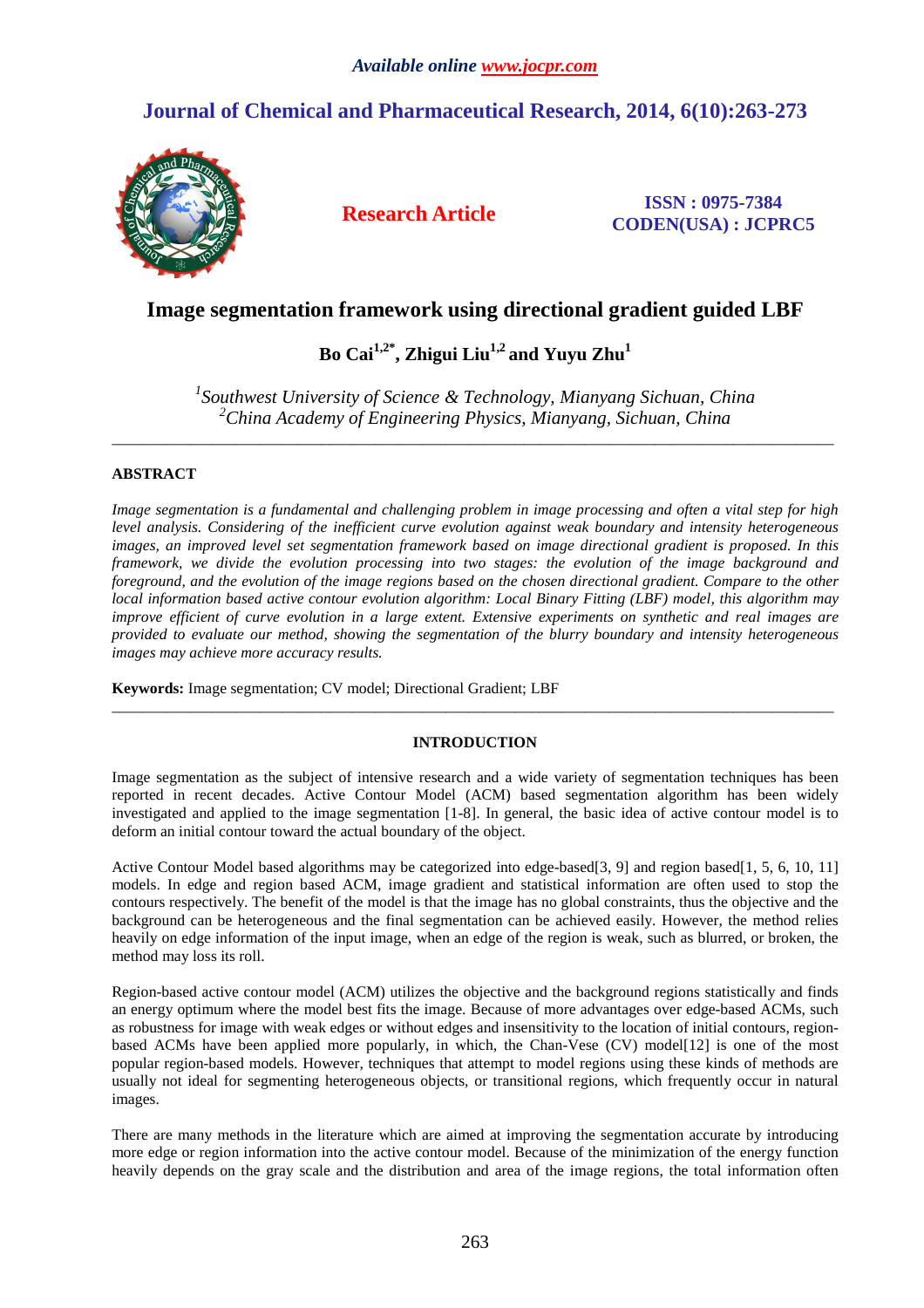leads to the false segmentation in the local region of the image. To overcome the problem of region nonhomogeneous, Ge Qi et al<sup>[11]</sup> proposed a region based model with an anisotropic region fitting energy represented by a variational energy function. They introduced a structure tensor to define an anisotropic region fitting energy functional so that the intensity of an observed pixel is approximated through the intensity of its adjacent pixels at the principal directions. For the purpose of letting the active contour model more conform to the edges of the image region, Kovacs, Andrea et al[13] generates the main feature points based on the Harris corner detector, then these points are enveloped to get the initialization of the contour. Faced on the problems of intensity inhomogeneity, Yang, Yunyun et al[14] divide the fitting energy as local intensity fitting (LIF) energy and global intensity fitting (GIF) energy, and then use the two terms RSF model and CV model to realize the minimization of local-global intensity energy function. Since the external force plays a leading role in driving the active contour models, designing a novel external force field has been extensively studied [1, 5, 9, 10, 15]. Among all these external forces, gradient, edge, and gradient vector flow (GVF) has been used by Zhou Huiyu et al [16] as the outer driven force. In [9], Fang Lingling et al using the EdgeFlow-Based (EFB) active contour to realize the segmentation of the heterogeneous regions. Because of the edge of the regions is difficult to get, they use the Gaussian Mixture Model to realize the initial contour.

*\_\_\_\_\_\_\_\_\_\_\_\_\_\_\_\_\_\_\_\_\_\_\_\_\_\_\_\_\_\_\_\_\_\_\_\_\_\_\_\_\_\_\_\_\_\_\_\_\_\_\_\_\_\_\_\_\_\_\_\_\_\_\_\_\_\_\_\_\_\_\_\_\_\_\_\_\_\_*

In this paper, we focus on the combining of the edge and region information in the evolution of active contour model. For the purpose of letting the region characterization be considered into the evolution, we use the image directional gradient as the guided direction and resampling the evolution result of each step. The main advantages of our segmentation method can be highlighted as:

(1) Due to the resampling guided by the directional gradient, the regions of the evolution result become more homogeneous than the other active contour models. In fact, for all of the active contour model algorithms, the evolution processing is aimed at finding out an approximate image which is more easily to be segmented and at the same time the segmentation results is agree to the disposed image. The more homogenous the region is, the more accuracy the contour would be achieved.

(2) Because of the resampling processing is guided by the pre-calculated directional gradient, there is no parameters needed to be decided. It makes the algorithm more flexible in processing different images.

The remainder of this paper is organized as follows. In section 2, we give briefly review the local binary fitting (LBF) [17] model and some other ACM based models. The proposed model is introduced in section 3. In section 4, the role of different directional gradient algorithms has been compared in our proposed model. Section 5 is the comparison of our model with LGIF, LBF in evolution efficient and segmentation results. We go on analyzing the results when the image is noised. Finally, the conclusion and limitations of our model have been discussed in section 6.

## **2. The review and discussion of the related works**

In this section, we give a review of the related active contour models based on Chan and Vese [12] model. For a given image  $I(x)$  on the image domain  $R$ , Chan-Vese proposed to minimize the following energy equation:

$$
E^{CV}(c_1, c_2, C) = \lambda_1 \int_{in(C)} |I(x) - c_1|^2 dx + \lambda_2 \int_{out(C)} |I(x) - c_2|^2 dx
$$
 (1)

where  $c_1$  and  $c_2$  are two constants that approximate the average intensity inside and outside the curve, respectively. The coefficients  $\lambda_1$  and  $\lambda_2$  are fixed parameters.

In Chan-Vese model, they also have a regularizing term, such as the length of the contour and the area inside and outside the contour to improve the smoothness of the boundary. The energy  $E^{CV}\left( c_1, c_2, C \right)$  is defined as:

$$
E^{CV}(c_1, c_2, C) = \lambda_1 \int_{in(C)} |I(x) - c_1|^2 dx + \lambda_2 \int_{out(C)} |I(x) - c_2|^2 dx
$$
  
+  $\mu$ Length(C) +  $\nu$  Area(in(C)) (2)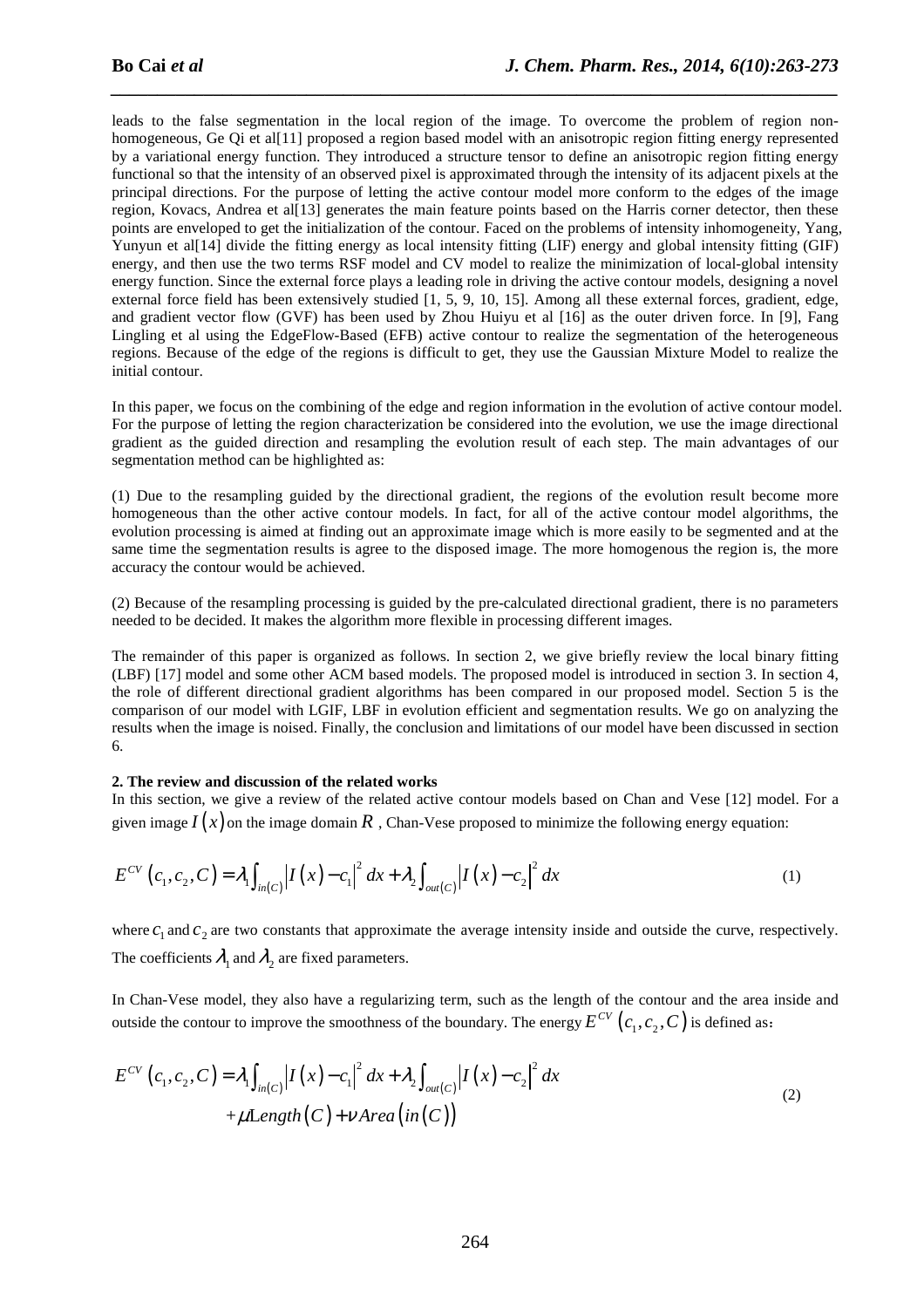Using the level set to represent *C*, that is, *C* is the zero level set of Lipschitz function  $\phi(x)$ , the energy function may be rewritten as:

*\_\_\_\_\_\_\_\_\_\_\_\_\_\_\_\_\_\_\_\_\_\_\_\_\_\_\_\_\_\_\_\_\_\_\_\_\_\_\_\_\_\_\_\_\_\_\_\_\_\_\_\_\_\_\_\_\_\_\_\_\_\_\_\_\_\_\_\_\_\_\_\_\_\_\_\_\_\_*

$$
E^{CV}(c_1, c_2, \phi) = \lambda_1 \int_{\mathbb{R}} |I(x) - c_1|^2 H(\phi(x)) dx + \lambda_2 \int_{\mathbb{R}} |I(x) - c_2|^2 (1 - H(\phi(x))) dx
$$
  
 
$$
+ \mu \int_{\mathbb{R}} \delta(\phi(x)) |\nabla \phi(x)| dx + \nu \int_{\mathbb{R}} H(\phi(x)) dx
$$
 (3)

where  $H(\phi)$  and  $\delta(\phi)$  are Heaviside function and Dirac function, respectively. The coefficients  $\mu$  and  $\nu$  are fixed parameters.

The CV model has a good performance on image segmentation due to its ability of obtaining a larger convergence range and being less sensitive t the initialization. However, the CV model is only adapted for 2-phase image. If the intensities with inside *C* or outside *C* are not homogeneous, the constants  $c_1$  and  $c_2$  will not be accurate. To overcome the difficult caused by intensity inhomogeneous, Li et al. proposed the local binary fitting (LBF) model[18], which can utilize the local intensity information. In the LBF model, two spatially varying fitting functions  $f_1(x)$  and  $f_2(x)$  are introduced to approximate the local intensities on the two sides of the contour, and for a given point  $x \in R$ , the local intensity fitting energy is defined by

$$
E_x(C, f_1, f_2) = \lambda_1 \int_{in(C)} g(x - y) (I(y) - f_1(x))^2 dy
$$
  
+  $\lambda_2 \int_{out(C)} g(x - y) (I(y) - f_2(x))^2 dy$  (4)

where  $\lambda_1$  and  $\lambda_2$  are positive constants,  $g(y)$  is a Gaussian kernel function, and  $f_1(x)$ ,  $f_2(x)$  are two values that approximate image intensity inside and outside contour*C* , respectively.

The above local fitting energy  $E_x(C, f_1, f_2)$  is defined for a center point *x*. For all the center point *x* in the image domain  $R$ , the energy function can be defined by

$$
E^{LBF} (C, f_1(x), f_2(x))
$$
  
=  $\int_R E_x (C, f_1(x), f_2(x)) dx$   
=  $\lambda_1 \int_R \Biggl[ \int_R g (x - y) (I (y) - f_1(x))^2 H (\phi(y)) dy \Biggr] dx$   
+  $\lambda_2 \int_R \Biggl[ \int_R g (x - y) (I (y) - f_2(x))^2 (1 - H (\phi(y))) dy \Biggr] dx$  (5)

Another way to deal with the intensity discontinuity is use the edge information as the factor of the ACM model. Fang et al. [19] define the energy function  $x \in R$  as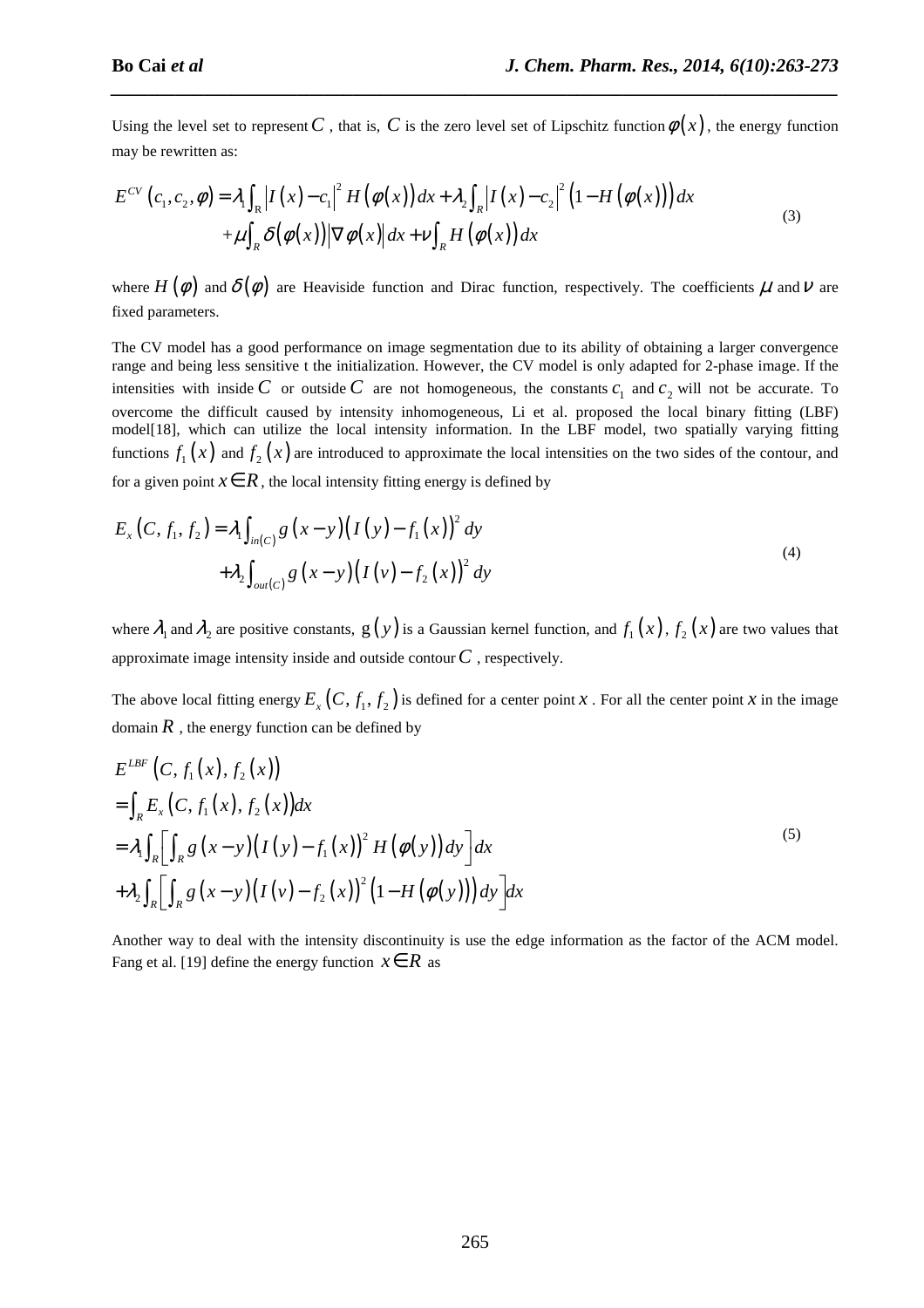$$
E_x^{EFB} = \int_{in(C)} g(y) |I(y) - c_1|^2 dy
$$
  
+ 
$$
\int_{out(C)} g(y) |I(y) - c_2|^2 dy + \lambda \int_R \delta_{\varepsilon} (\phi(x)) |\nabla \phi(x)|
$$
  
= 
$$
\int_R g(y) |I(y) - c_1|^2 H_{\varepsilon} (\phi) dy
$$
  
+ 
$$
\int_R g(y) |I(y) - c_2|^2 (1 - H_{\varepsilon} (\phi)) dy
$$
  
+ 
$$
\lambda \int_R \delta_{\varepsilon} (\phi(x)) |\nabla \phi(x)|
$$
 (6)

*\_\_\_\_\_\_\_\_\_\_\_\_\_\_\_\_\_\_\_\_\_\_\_\_\_\_\_\_\_\_\_\_\_\_\_\_\_\_\_\_\_\_\_\_\_\_\_\_\_\_\_\_\_\_\_\_\_\_\_\_\_\_\_\_\_\_\_\_\_\_\_\_\_\_\_\_\_\_*

where  $g(y)$  denotes Edge-Flow Based function:  $g(y)=1/(1+(y/k)^2)^m$ , *k* is a contrast parameter separating low-contrast regions from high-contrast edges:  $k = 1.4826 \times median(\Vert y - median(y) \Vert)$ . They define *median*(⋅) as median operation, and use this selective process ensures that the image operation. And this selective process ensures that the image region is for  $y < k$  and the image edge is for  $y \ge k$ . Besides, *m* is a regulatory factor of Edge-Flow based function, which can achieves a better balance between keeping region edge and remove the noise near the edge.

Following this way, there are some papers aimed at dividing the local characters and the global characters of the image [3-5, 15, 20, 21], and constructing the energy function to solve the global and local problems. In this paper, we'll following the visual processing of the image to deal with the local and problems. As stated in [19], the global contrast and local contrast is the key reference in human visual processing. Commonly, the high contrast of the image is related to the edge of the image regions. However, the edges are often exists in the different phase of image regions, and make the edges inhomogeneous in local regions. Simply sum the difference of all local regions may cause the global optimizing function result inconsistence to the local dividing results. On the other hand, only using the local dividing result to approximate the global segmentation may cause the wrong segment of the transitional regions and the parameter is difficult to choose.

In this paper, we focus on the role of the image gradient and the global/local contrast in the active contour model (ACM) iteration. According to our experiments, the global mean  $c_1$  and  $c_2$  is the classification center of the image gray, and their value are mainly influenced by the total inner region pixels instead of the edge pixels. Comparing to the inner gray distribution, the contour is more easily influenced by the edge pixels' gray. At the same time, because of the inhomogeneous of the region edges, the dividing of different region may exist or not exist in the difference between  $c_1$  and  $c_2$ . When the edge-grays of the region are all less or higher than the global center  $c_1$  and  $c_2$ , the global dividing reference may lose its role.

## **3. The proposed model**

## **3. 1 The local binary fitting model**

Given the input image  $I(x)$  on the image domain  $R$ , LBF model use the region-based intensity information as a controllable scale in the energy model.

$$
E^{LBF} (C, f_1(x), f_2(x))
$$
  
=  $\int_R E_x (C, f_1(x), f_2(x)) dx$   
=  $\lambda_1 \int_R \Biggl[ \int_R g (x - y) (I (y) - f_1(x))^2 H (\phi(y)) dy \Biggr] dx$   
+  $\lambda_2 \int_R \Biggl[ \int_R g (x - y) (I (y) - f_2(x))^2 (1 - H (\phi(y))) dy \Biggr] dx$  (7)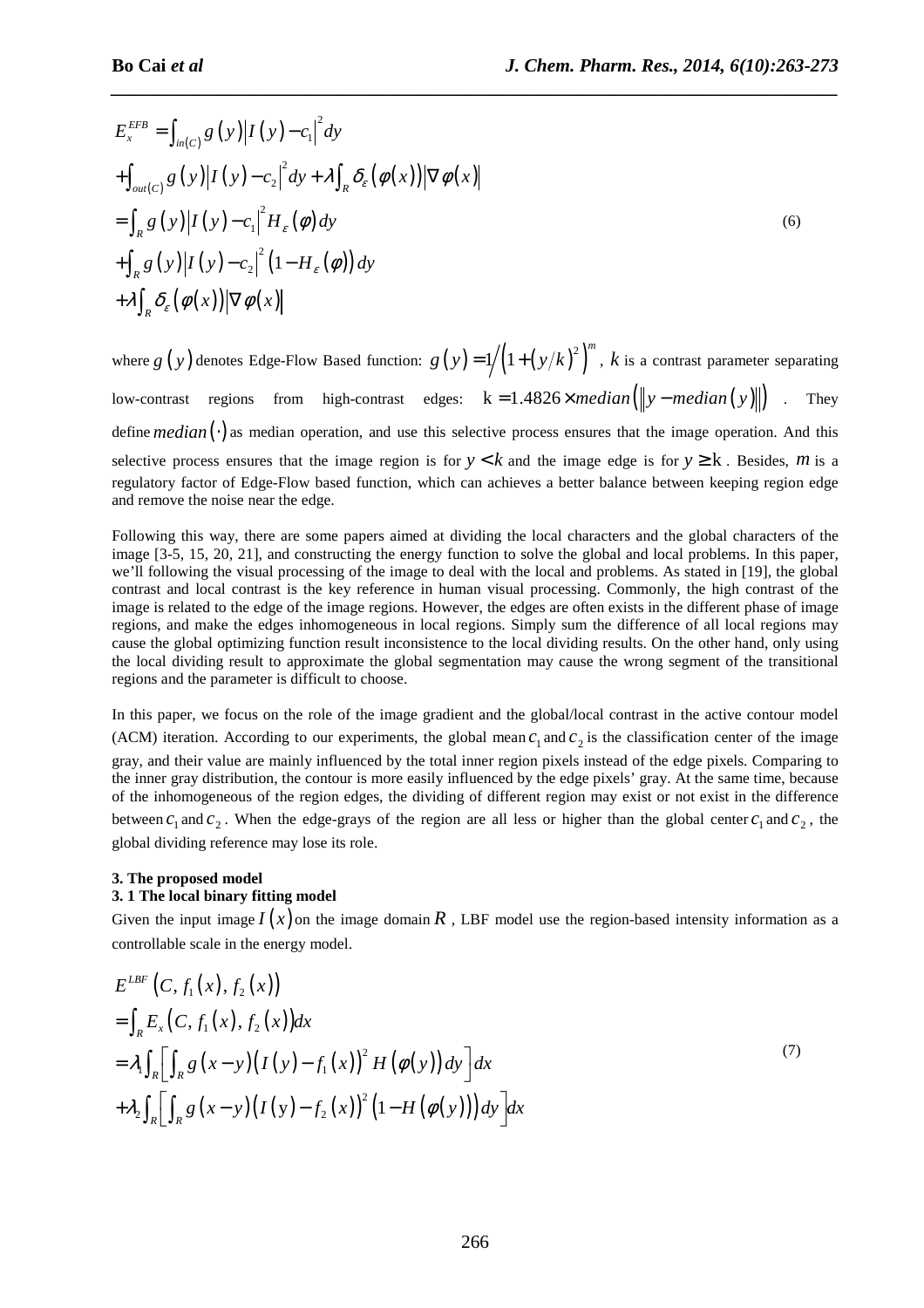The nonnegative weighted kernel function  $g(x-y)$  is chosen as the Gaussian function  $g(u)$  $(2\pi)^{n}$  $2/2\sigma^2$ 2 1 2 *u*  $g(u) = \frac{1}{(2\pi)^{n/2} \pi^n} e^{-|u|^{1/2}\sigma}$  $\pi)^{\scriptscriptstyle n/2}$   $\sigma$  $=\frac{1}{\sqrt{2\pi}}e^{-|u|^2/2\sigma^2}$ . Where  $H(\phi)$  and  $\delta(\phi)$  are Heaviside function and Dirac function

*\_\_\_\_\_\_\_\_\_\_\_\_\_\_\_\_\_\_\_\_\_\_\_\_\_\_\_\_\_\_\_\_\_\_\_\_\_\_\_\_\_\_\_\_\_\_\_\_\_\_\_\_\_\_\_\_\_\_\_\_\_\_\_\_\_\_\_\_\_\_\_\_\_\_\_\_\_\_*

respectively. Generally, the regularized versions are selected as

$$
H_{\varepsilon}(z) = \frac{1}{2} \left( 1 + \frac{2}{\pi} \arctan\left(\frac{z}{\varepsilon}\right) \right)
$$
  

$$
\delta_{\varepsilon}(z) = \frac{1}{\pi} \frac{\varepsilon}{\varepsilon^2 + z^2}, \quad z \in R
$$
 (8)

In LBF model, they keep the  $\phi(x)$  fixed, and minimizing the energy  $E^{LBF}(\phi, c_1, c_2)$  with respect to the constant  $c_1 = f_1(x)$  and  $c_2 = f_2(x)$  by using Euler-Lagrange equations. The calculation of  $c_1$  and  $c_2$  may be obtained:

$$
\begin{cases}\nc_1(\phi) = \frac{\int_R g(x) * [I(x)H(\phi(x))]dx}{\int_R g(x) * H(\phi(x))dx} \\
c_2(\phi) = \frac{\int_R g(x) * [I(x)(1-H(\phi(x)))]dx}{\int_R g(x) * (1-H(\phi(x)))dx}\n\end{cases} (9)
$$

Here,  $c_1$  and  $c_2$  are the weighted means of the foreground and background of the image.

#### **3. 2 The gradient guided algorithm**

In LBF model, the weighted coefficient  $g(x - y)$  is used to dispose the local characterization of the image. But the calculation of  $c_1$  and  $c_2$  is based on the evolutionary contour, the more homogeneous the inner region pixels the more quickly the edge would be achieved and at the same time the edge would be more accuracy. So, in this section, we consider the homogeneous of the evolution processing according to the image gradient.

The definition of the image segmentation may be defined as, given image  $I(x)$  in the image domain  $R$ , if we want to segment it into *N* classes  $R_i$ ,  $i = 1, ..., N$ , then it should the following two conditions:

$$
\begin{cases}\nR = \bigcup_{i=1}^{N} R_i \\
R_i \bigcap_{i \neq j} R_j = \Phi\n\end{cases}
$$
\n(10)

From the above definition, we may found that all of the pixels of the image should belong to one and only one class  $R_i$ ,  $i \in \{1, \dots, N\}$ . If we omitted the single pixel or small pixel regions, then for any pixel of the image there must exist the connected class the pixel should belong to. Based on the assumption, we construct the gradient guided resampling of the region inner pixels. For any image, the gradient information is most near to the image region edges, but the choosing of the threshold of image gradient as the region edge is very difficult because of the inhomogeneous of the region edges. For the purpose of avoiding the choosing of the threshold, we choose the region information as the homogeneous algorithm of the evolution processing.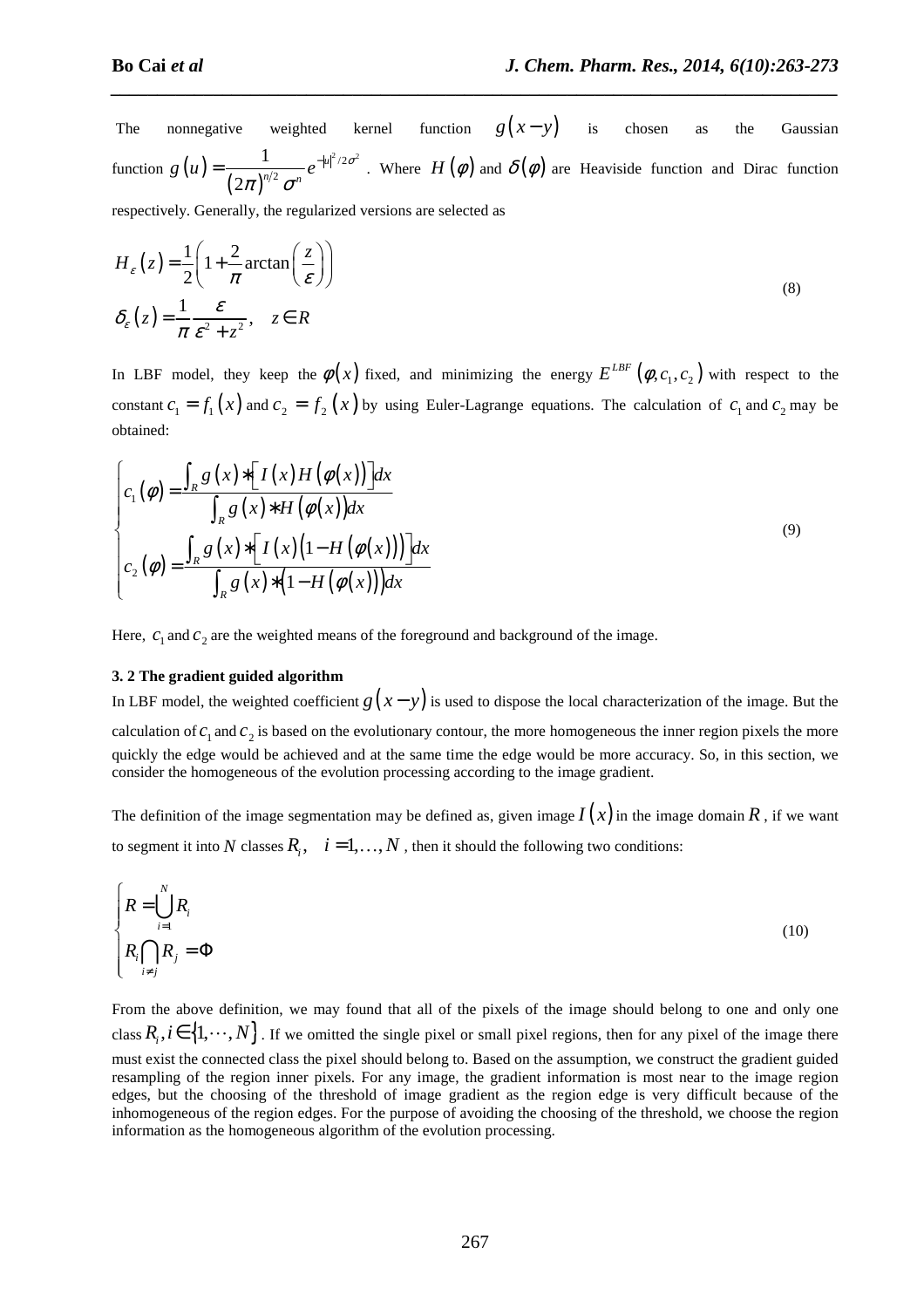On this condition, we transfer the edge problem into the pixel and region merge problem. To decide which region the pixel should belonging, we calculate the directional gradient of each pixel as following eight directional template  $T_i$ ,  $i = 1, \ldots, 8$ . The absolute smallest directional gradient is the pixel should belong to.

*\_\_\_\_\_\_\_\_\_\_\_\_\_\_\_\_\_\_\_\_\_\_\_\_\_\_\_\_\_\_\_\_\_\_\_\_\_\_\_\_\_\_\_\_\_\_\_\_\_\_\_\_\_\_\_\_\_\_\_\_\_\_\_\_\_\_\_\_\_\_\_\_\_\_\_\_\_\_*

| ГO             |                          |          | $\Omega$<br>$\Omega$                 |          | $0 \quad 0 \quad 0$ |                |                      |                          | $\begin{bmatrix} 1/9 & 1/9 & 1/9 & 0 & 0 & 0 & 0 \end{bmatrix}$ |                   |                     |            |          |                                       |                |          |          | $\begin{bmatrix} 0 & 0 & 1/9 & 1/9 & 1/9 & 0 & 0 \end{bmatrix}$ |              |                |             |                             |                   | $\begin{bmatrix} 0 & 0 & 0 & 0 & 1/9 & 1/9 & 1/9 \end{bmatrix}$ |                             |                   |  |
|----------------|--------------------------|----------|--------------------------------------|----------|---------------------|----------------|----------------------|--------------------------|-----------------------------------------------------------------|-------------------|---------------------|------------|----------|---------------------------------------|----------------|----------|----------|-----------------------------------------------------------------|--------------|----------------|-------------|-----------------------------|-------------------|-----------------------------------------------------------------|-----------------------------|-------------------|--|
| $\Omega$       |                          |          | $\Omega$<br>$\Omega$                 |          | $0 \quad 0 \quad 0$ |                |                      |                          | $1/9$ $1/9$ $1/9$ 0                                             |                   | $0 \quad 0 \quad 0$ |            |          |                                       |                |          |          | $0 \t0 \t1/9 \t1/9 \t1/9 \t0 \t0$                               |              |                |             | $0 \quad 0 \quad 0 \quad 0$ |                   | $1/9$ $1/9$ $1/9$                                               |                             |                   |  |
|                | $1/9$ $1/9$ $1/9$        |          | $\overline{0}$                       |          | $0 \quad 0 \quad 0$ |                |                      |                          | $1/9$ $1/9$ $1/9$ 0 0 0 0                                       |                   |                     |            |          |                                       |                |          |          | $0 \t0 \t1/9 \t1/9 \t1/9 \t0 \t0$                               |              |                |             |                             |                   | $0 \t0 \t0 \t0 \t1/9 \t1/9 \t1/9$                               |                             |                   |  |
|                |                          |          | $1/9$ $1/9$ $1/9$ $-1$ 0 0 0         |          |                     |                | $\Omega$             | $\Omega$                 | $\Omega$                                                        |                   | $-1$ 0 0 0 1.       |            |          | $0\quad 0$                            |                | $\Omega$ | $-1$     | $\Omega$                                                        | $\Omega$     | 0 <sup>1</sup> |             | $0 \t 0 \t 0 \t -1$         |                   | $\Omega$                                                        | $\Omega$                    | $\Omega$          |  |
|                | $1/9$ $1/9$ $1/9$        |          | $\Omega$                             |          | $0 \quad 0 \quad 0$ |                | $\Omega$             | $\Omega$                 | $\Omega$                                                        | $\Omega$          | $\Omega$            | $0\quad 0$ |          | $0 \quad 0$                           |                | $\Omega$ | $\Omega$ | $\Omega$                                                        | $\Omega$     | $\Omega$       |             | $0 \quad 0 \quad 0 \quad 0$ |                   | $\Omega$                                                        | $\Omega$                    |                   |  |
| $\Omega$       | $\Omega$                 |          | $\Omega$<br>$\Omega$                 |          | $0 \t0 \t0$         |                | $\Omega$             | $\Omega$                 | $\Omega$                                                        | $\Omega$          | $0 \quad 0 \quad 0$ |            |          | $0\quad 0$                            |                | $\Omega$ | $\Omega$ | $\Omega$                                                        |              | $0 \quad 0$    |             | $0 \quad 0 \quad 0 \quad 0$ |                   | $\Omega$                                                        | $\Omega$                    | $\Omega$          |  |
| $\overline{0}$ | $\Omega$                 |          | $\overline{0}$<br>$\overline{0}$     |          | $0\quad 0$          | $\overline{0}$ | $\overline{0}$       | $\overline{0}$           | $\overline{0}$                                                  | $\overline{0}$    | $0 \t 0 \t 0$       |            |          | $\begin{pmatrix} 0 & 0 \end{pmatrix}$ |                | $\Omega$ | $\Omega$ | $\overline{0}$                                                  | $\mathbf{0}$ | 0 <sup>1</sup> | $0 \quad 0$ | $0\quad 0$                  |                   | $\Omega$                                                        | $\Omega$                    |                   |  |
| <u>ГО О</u>    | $\Omega$                 | $\Omega$ | $\Omega$                             | $\Omega$ | $\Omega$            |                | $0\quad 0$           | $\Omega$                 | $\Omega$                                                        | $\Omega$          | $\Omega$            |            | $\Omega$ | $\begin{bmatrix} 0 & 0 \end{bmatrix}$ |                | $\Omega$ | $\Omega$ | $\Omega$                                                        | $\Omega$     | $\vert$ 0      | $\theta$    | $\Omega$                    | $\Omega$          | $\Omega$                                                        | $\Omega$                    |                   |  |
| $0\quad 0$     | $\Omega$                 | $\Omega$ | $\Omega$                             | $\Omega$ | $\Omega$            |                | $0\quad 0$           | $\Omega$                 | $\Omega$                                                        | $\Omega$          | $\Omega$            |            | $\Omega$ | $\Omega$                              | $\overline{0}$ | $\Omega$ | $\Omega$ | $\Omega$                                                        | $\Omega$     | $\Omega$       | $\Omega$    | $\Omega$                    | $\Omega$          | $\Omega$                                                        |                             | $0\quad 0\quad 0$ |  |
|                | $0\quad 0\quad 0\quad 0$ |          | $1/9$ $1/9$ $1/9$                    |          |                     |                |                      | $0\quad 0\quad 0\quad 0$ |                                                                 | $\Omega$          | $\Omega$            |            | $\Omega$ | $0\quad 0$                            |                | $\Omega$ | $\Omega$ | $\Omega$                                                        |              | $0 \quad 0$    | $\Omega$    | $\Omega$                    | $\Omega$          |                                                                 | $0 \quad 0 \quad 0 \quad 0$ |                   |  |
|                |                          |          | $0 \t0 \t0 \t-1 \t1/9 \t1/9 \t1/9$ . |          |                     |                | $0 \quad 0$          | $0 -1$                   |                                                                 | $\Omega$          | $\Omega$            |            | $\Omega$ | $\Omega$                              | $\Omega$       | $\Omega$ | $-1$     | $\Omega$                                                        | $\Omega$     | 0 <sup>1</sup> | $\Omega$    | $\Omega$                    | $\Omega$          |                                                                 | $-1$ 0 0 0                  |                   |  |
|                | $0\quad 0\quad 0$        | $\Omega$ | $1/9$ $1/9$ $1/9$                    |          |                     |                | $0\quad 0$           | $\Omega$                 | $\theta$                                                        | $1/9$ $1/9$ $1/9$ |                     |            |          |                                       |                |          |          | $0 \t0 \t1/9 \t1/9 \t1/9 \t0 \t0$                               |              |                | 1/9         |                             | $1/9$ 1/9         |                                                                 | $0 \quad 0 \quad 0 \quad 0$ |                   |  |
|                |                          |          |                                      |          |                     |                |                      |                          |                                                                 |                   |                     |            |          |                                       |                |          |          |                                                                 |              |                |             |                             |                   |                                                                 |                             |                   |  |
| $0\quad 0$     | $\Omega$                 | $\Omega$ | $\Omega$                             | $\Omega$ | $\Omega$            |                | $0\quad 0$           | $\Omega$                 | $\Omega$                                                        | $1/9$ $1/9$ $1/9$ |                     |            |          |                                       |                |          |          | $0 \t0 \t1/9 \t1/9 \t1/9 \t0 \t0$                               |              |                |             |                             | $1/9$ $1/9$ $1/9$ |                                                                 | $0 \quad 0 \quad 0 \quad 0$ |                   |  |
| $0 \quad 0$    |                          |          |                                      | 0        | $\Omega$            |                | $\Omega$<br>$\theta$ | $\Omega$                 | $\Omega$                                                        | $1/9$ $1/9$ $1/9$ |                     |            |          | $\begin{pmatrix} 0 & 0 \end{pmatrix}$ |                | 1/9      |          | $1/9$ $1/9$ 0 0                                                 |              |                |             | $1/9$ 1/9                   | 1/9               | $\Omega$                                                        |                             |                   |  |

Along with the gradient guided direction, we resample each evolution results using the directional mean value templates. Like the directional gradient templates, we define the weighted directional mean value templates  $MT_i$  ( $i = 1, ..., 8$ ) as:

> $\begin{bmatrix} 0 & 0 & 0 & 0 & (1-1/a)/9 & (1-1/a)/9 & (1-1/a)/9 \end{bmatrix}$  $\begin{bmatrix} 0 & 0 & 0 & 0 & (1-1/a)/9 & (1-1/a)/9 & (1-1/a)/9 \end{bmatrix}$  $\begin{bmatrix} 0 & 0 & 0 & 0 & (1-1/a)/9 & (1-1/a)/9 & (1-1/a)/9 \end{bmatrix}$  $\begin{bmatrix} 0 & 0 & 0 & 1/a & 0 & 0 & 0 & 0 \end{bmatrix}$  $\begin{array}{ccccccc} \circ & 0 & 0 & 0 & 0 & 0 & 0 \end{array}$  $\begin{bmatrix} 0 & 0 & 0 & 0 & 0 & 0 \\ 0 & 0 & 0 & 0 & 0 & 0 \end{bmatrix}$  $\begin{bmatrix} 0 & 0 & 0 & 0 & 0 & 0 \end{bmatrix}$

In the weighted directional mean value templates, when the coefficient  $a = 10$ , the template becomes to the normal directional mean value templates. Otherwise, when  $1 < a < 10$ , the center pixel is emphasized. Fig.1 shows the filtered result of the directional gradient.



**Fig 1 The rough image, the image gradient and the guided image gradient** 

Seeing from the result of the directional gradient of Fig.1(c), the local maximum gradient may influence the homogeneous processing. And at the same time, because of the initial contour may cause the evolution wrongly dividing the foreground and background in the local fitting processing. Fig.2 shows the fault dividing of the evolution processing. For the purpose of punishing the wrong segmentation, in the evolution processing, we use the global mean  $\overline{c}_1$  and  $\overline{c}_2$  of the image upside and downside gray value as the total reference to punish the wrong segmentation of each evolution.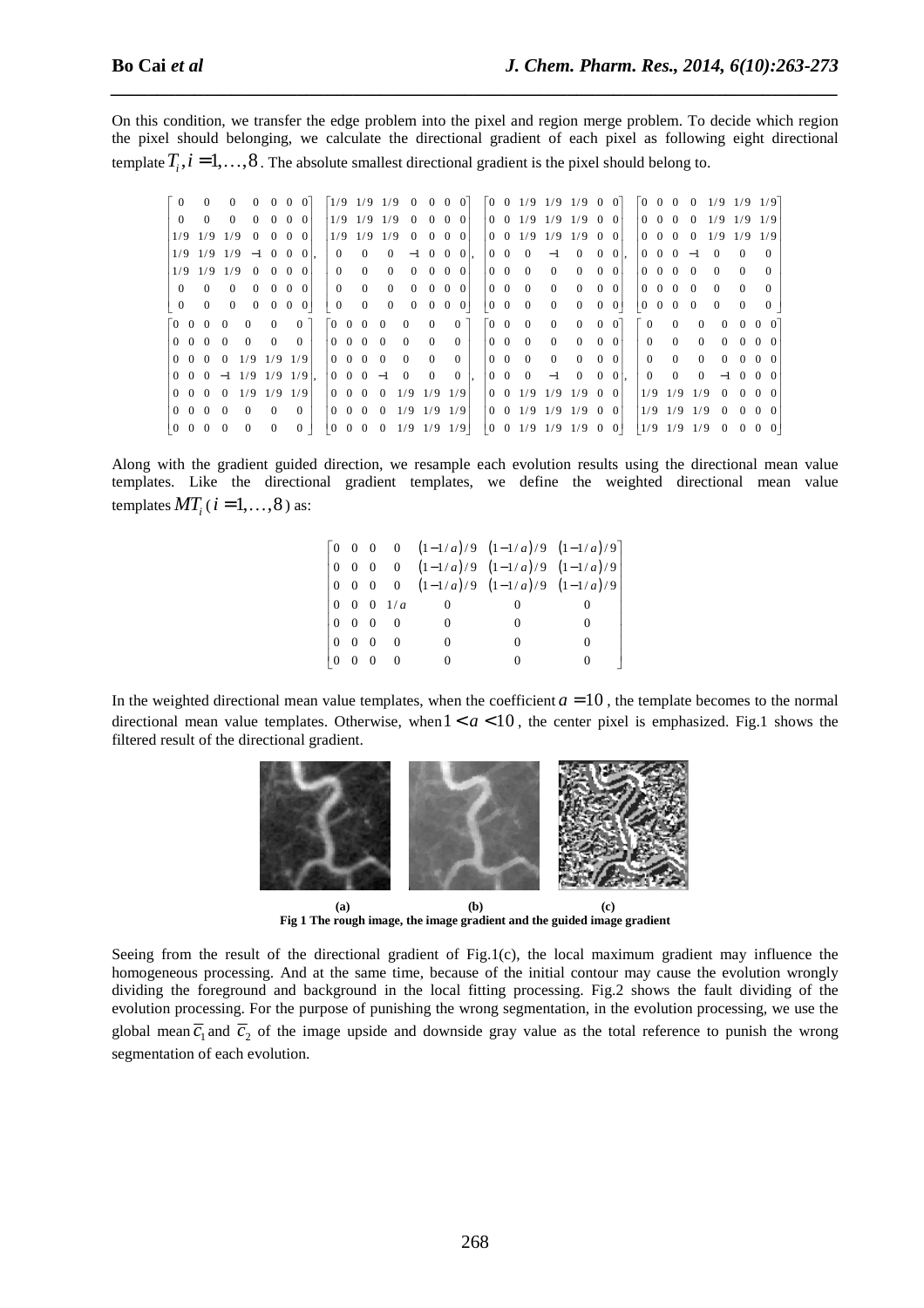

*\_\_\_\_\_\_\_\_\_\_\_\_\_\_\_\_\_\_\_\_\_\_\_\_\_\_\_\_\_\_\_\_\_\_\_\_\_\_\_\_\_\_\_\_\_\_\_\_\_\_\_\_\_\_\_\_\_\_\_\_\_\_\_\_\_\_\_\_\_\_\_\_\_\_\_\_\_\_*

**Fig 2 (a) is the evolution result of LBF after 100 times, (b) is the down parts of the image gray, (c) is the upper parts of the image gray** 

#### **3. 3 Level set formulation**

In the level set based segmentation method, the segmentation contour c is represented as the zeroth level of a level set function  $\phi$ . We focus on the homogeneous of the level set function  $\phi$  by using the weighted directional mean value template. In such a case, the cluster member is set to 2. The homogeneous processing produce the new level set  $\phi'$  after each evolution step, and the two class center  $c_1$  and  $c_2$  may be calculated as ep.13.

$$
\phi'(x) = MT_k(x) * \phi(x) (12)
$$
\n
$$
\begin{cases}\nc_1'(\phi) = \frac{\int_R g(x) * [I(x)H(\phi'(x))]dx}{\int_R g(x) * [H(\phi'(x))]dx} \\
c_2'(\phi) = \frac{\int_R g(x) * [I(x)(1-H(\phi'(x)))]dx}{\int_R g(x) * [(1-H(\phi'(x)))]dx}\n\end{cases}
$$
\n(13)

where  $MT_{k}(x)$ is the absolute minimum gradient direction of the image pixel k = { $\min (abs(T_k(x)))|k = 1,...,8$  }.

To preserve the regularity of the level set function  $\phi$ , which is necessary for accurate computation and stable level set evolution, we introduce a level set regularization term in the variational level set formulation. The level set regularization term is defined as:

$$
L(\phi) = \mu \int_{R} \left| H\left(\phi(x)\right) \right| dx \tag{14}
$$

Adding the length term into the total energy function:

$$
E(C, c'_1, c'_2)
$$
  
=  $\int_R E_x (C, c'_1, c'_2) dx + \mu \int_R |H(\phi'(x))| dx$   
=  $\lambda_1 \int_R \left[ \int_R g(x - y) (I(y) - c'_1)^2 H(\phi'(y)) dy \right] dx$   
+  $\lambda_2 \int_R \left[ \int_R g(x - y) (I(y) - c'_2)^2 (1 - H(\phi'(y))) dy \right] dx$   
+  $\mu \int_R |H(\phi'(x))| dx$   
where  $\lambda_1, \lambda_2$  and  $u$  are the constant coefficient.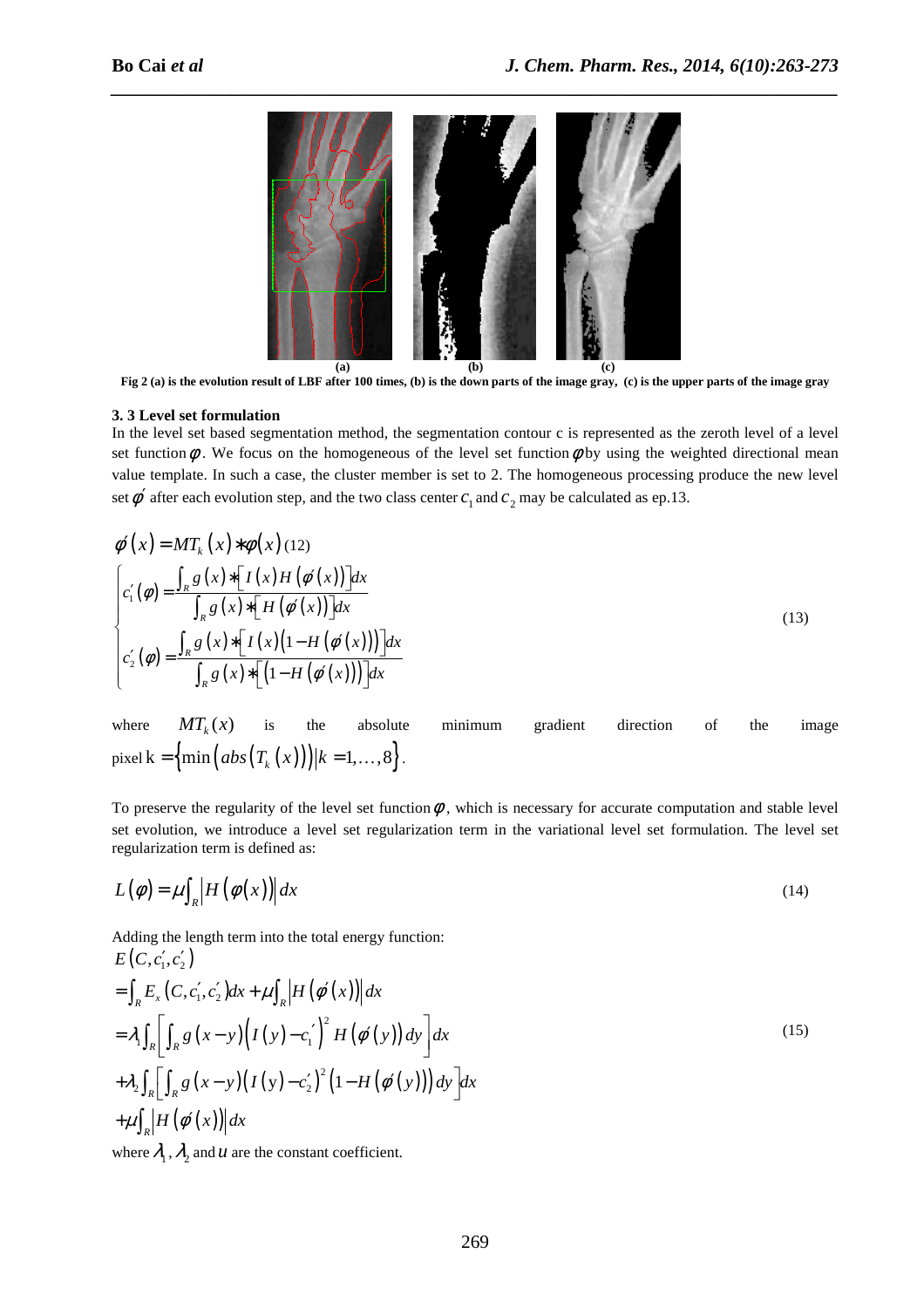## **3. 4 Optimization of the model**

For the purpose of letting region information guide the iteration, we divide the image into two parts, region inner area and region edge area. Before the calculation of the background mean and foreground mean, we use the directional mean value template to resample the region inner pixels of  $\phi(x)$ . After the resampling processing, we keep  $c'_1$  and  $c'_2$  fixed, and then to minimize the energy function  $E(C, c'_1, c'_2)$ . Parameterizing the descent direction by an artificial time *t* , we can obtain the corresponding variational level set function.

*\_\_\_\_\_\_\_\_\_\_\_\_\_\_\_\_\_\_\_\_\_\_\_\_\_\_\_\_\_\_\_\_\_\_\_\_\_\_\_\_\_\_\_\_\_\_\_\_\_\_\_\_\_\_\_\_\_\_\_\_\_\_\_\_\_\_\_\_\_\_\_\_\_\_\_\_\_\_*

Keeping the clusters  $c_1'$  and  $c_2'$  fixed, the level set function is updated by solving the gradient flow equation:

$$
\phi^i = \phi^{i-1} - \eta \frac{dE\left(\phi, c_1', c_2'\right)}{d\phi} \tag{16}
$$

where  $\eta$  is the time step.

$$
\frac{\partial \phi'(x,t)}{\partial t} \n= \delta(\phi') \left[ -\lambda_1 \left( I(x) - c_1' \right)^2 + \lambda_2 \left( I(x) - c_2' \right)^2 \right] \n+ \delta(\phi') \left[ \mu \, div \left( \frac{\nabla \phi'}{|\nabla \phi'|} \right) - v \right]
$$
\n(17)

Because of the image gradient has been used to guide resampling in the iteration processing, specifically the region inner pixels, the iteration processing is able to make the region inner pixels more smoothly, and at the same time it accelerate the evolution. As a result, it makes the energy more similar to the region contours, the time consumption is also heavily decreased.

#### **4. Implementation and experimental results**

In order to demonstrate the strengths of the proposed model, we perform different kinds of experiments. First of all, we compare the proposed model segment results with the other local based ACM model such as LBF. Secondly, we continue with the properties of the proposed model with various images, and analyze the corresponding number of iterations and time. Finally, we'll give the analysis of the guided gradient extraction with different coefficients.

## **4.1 Comparison with other local based ACM models**

Commonly, the accurate choose of initial contour is an important part in the process of image segmentation. In our model, the resampling of the inner region has the ability of dealing with the wrongly initialize contour, as a result, it may leads the iteration convergence to the correct edge of the image. Firstly, we will give the comparison of the different initial contour of different algorithms. In this experiment, we choose two kinds of initial contours (the edge included initial contour and none edge initial contour) by hand. For the iteration times, we set it as 300. Fig.3 shows the results of the proposed model with different initial contour.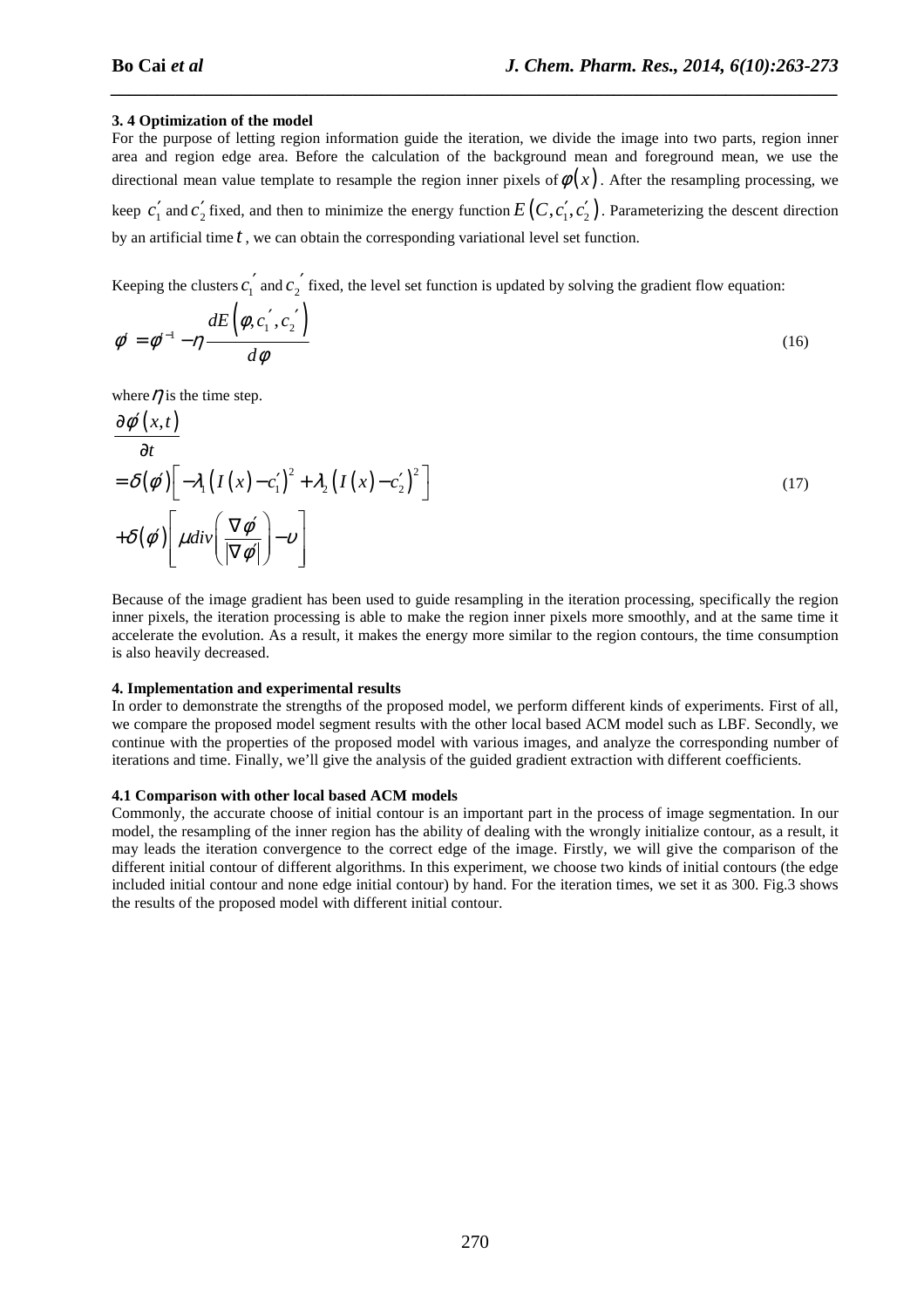

**Fig.3 The iteration results of different model, the first column is the rough image and the initial contour, the second column is the result of LBF, and the third column is the proposed result. (In all the experiments, we let the sigma as a constant value 4, the iteration times is 300)** 

#### **4.2 The corresponding number of iterations**

In this section, we give compare the corresponding energy value of the proposed algorithm and the other local based active contour models. For the purpose of compare the convergence of the energy values, we scale the total energy and give the curve of different models. Because of the initial contour of different model may causing different results, we choose the correct initial contour with different model to compare the convergence. Fig.4 shows the convergence processing between each evolution.



**Fig.4 The comparison of the convergence of different algorithms, the initial contour is as the second row of Fig.3, the iteration times is 100** 

#### **4.3 The analysis of the guided gradient**

To validate the effect of the proposed algorithm, we reference the different types of images. Because of our algorithm has the ability to find the correct regions, in the experiments, we choose the fixed initial contour. The first two images of Fig.5 are chosen as two-phase images and the image region is single. On this condition, the segment results of our proposed algorithm are better than the other kinds of local based active contour models. For the purpose of comparing the edge covering rate, the following two images are chosen as multi-phase and multi-region.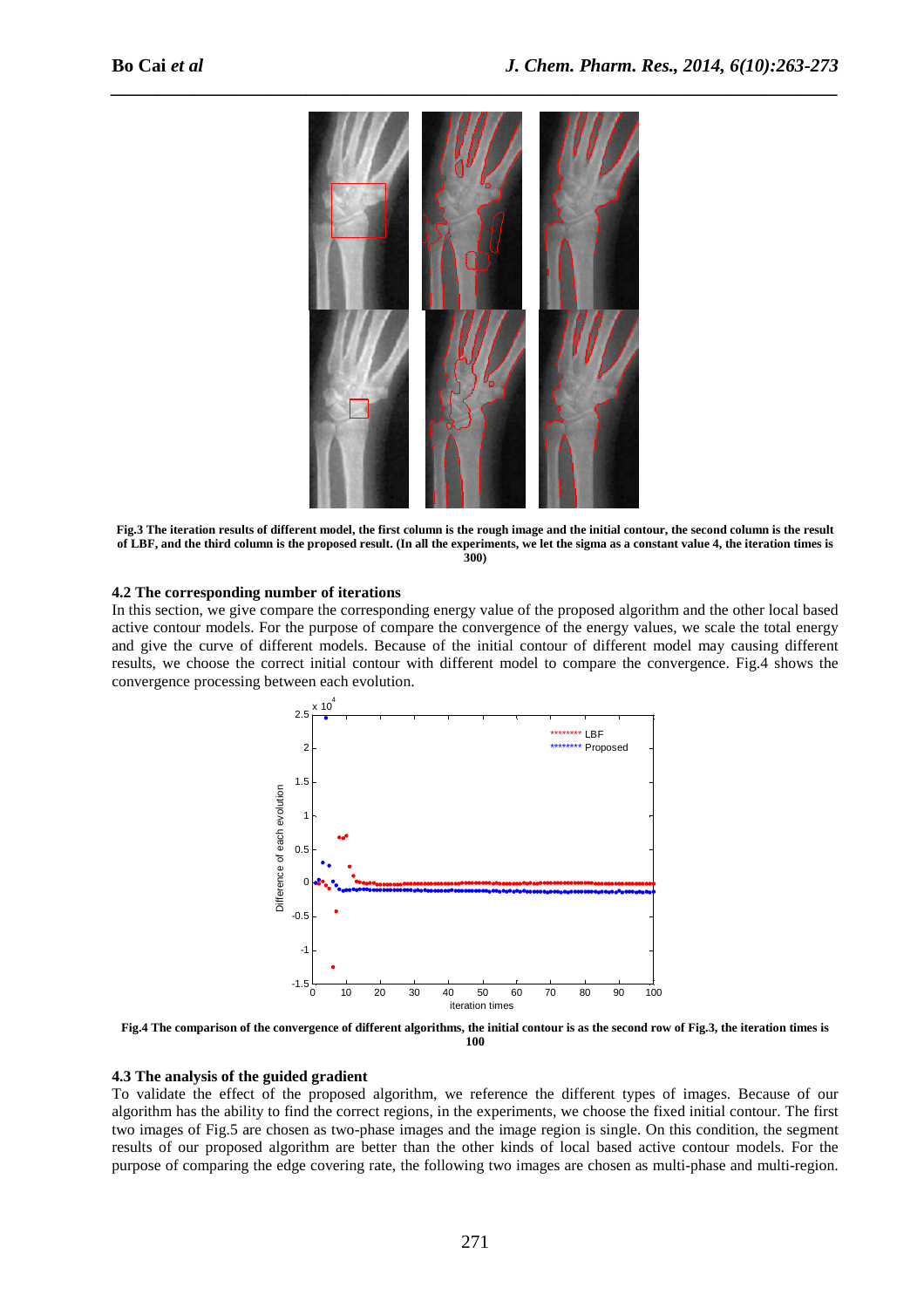Seeing from the segmentation results, we may found the proposed gradient guided algorithm is more consistent to the strong edges of the image. Fig.5 shows all the segment results.

*\_\_\_\_\_\_\_\_\_\_\_\_\_\_\_\_\_\_\_\_\_\_\_\_\_\_\_\_\_\_\_\_\_\_\_\_\_\_\_\_\_\_\_\_\_\_\_\_\_\_\_\_\_\_\_\_\_\_\_\_\_\_\_\_\_\_\_\_\_\_\_\_\_\_\_\_\_\_*

#### **CONCLUSION**

In this work, we propose a novel framework based on active contour model for image segmentation. The proposed model may efficiently utilizes image gradient and region information, which in certain case has resulted in significant improvement in accuracy and time consuming for segmenting various images with transitional regions and boundaries.



**Fig.5 The segmentation results: the first row is the results of the proposed algorithm, the second row is the result of LBF, in all the testing, sigma is set to 4, iteration times are 100** 

Like all of the active contour based segmentation models, the parameter of our model is also an important problem. In our algorithm, the image are roughly divided into two region inner pixels and region edge pixels, but the choosing of the threshold between the different gradients is very difficult. The fix value would not fit different input images. For the purpose of letting the algorithm more adaptable, the dividing of the gradient should be adjusted according to the input image, or even based on the different image regions. In the following works, the study of the local and global adaptable dividing would be our main works.

## **Acknowledgements**

The authors thank the anonymous reviewers for their many valuable comments and suggestions that helped to improve both the technical content and the presentation quality of this paper.

#### **REFERENCES**

- [1] Q. Zheng, E. Dong, Z. Cao, W. Sun, and Z. Li, *Signal Processing,* vol. 97, pp. 117-133, **2014**.
- [2] W. Wang, L. Zhu, J. Qin, Y.-P. Chui, B. N. Li, and P.-A. Heng, *Optics and Lasers in Engineering,* vol. 54, pp. 105-116, **2014**.
- [3] Q. ZHENG and E.-Q. DONG, *Acta Astronautica Sinica,* vol. 39, pp. 21-30, **2013**.
- [4] X. Xie, J. Wu, and M. Jing, *Pattern Recognition Letters,* 2013.
- [5] Y. Wu, Y. Wang, and Y. Jia, *Computer Vision and Image Understanding,* **2013**.
- [6] D. Li, W. Li, and Q. Liao, *Journal of Visual Communication and Image Representation,* vol. 24, pp. 522-533, **2013**.
- [7] L. Wang, C. Li, Q. Sun, D. Xia, and C.-Y. Kao, *Computerized medical imaging and graphics,* vol. 33(7), pp. 520-531, **2009**.
- [8] S. Lankton and A. Tannenbaum, *Image Processing, IEEE Transactions on,* vol. 17, pp. 2029-2039, **2008**.
- [9] L. Fang and X. Wang, *Optik International Journal for Light and Electron Optics,* **2013**.
- [10] W. Liu, Y. Shang, and X. Yang, *Pattern Recognition Letters,* vol. 34, pp. 655-662, **2013**.
- [11] Q. Ge, L. Xiao, H. Huang, and Z. H. Wei, *Digital Signal Processing,* vol. 23, pp. 238-243, **2013**.
- [12] T. F. Chan and L. A. Vese, *Image Processing, IEEE Transactions on* vol. 10, pp. 266-277, **2001**.